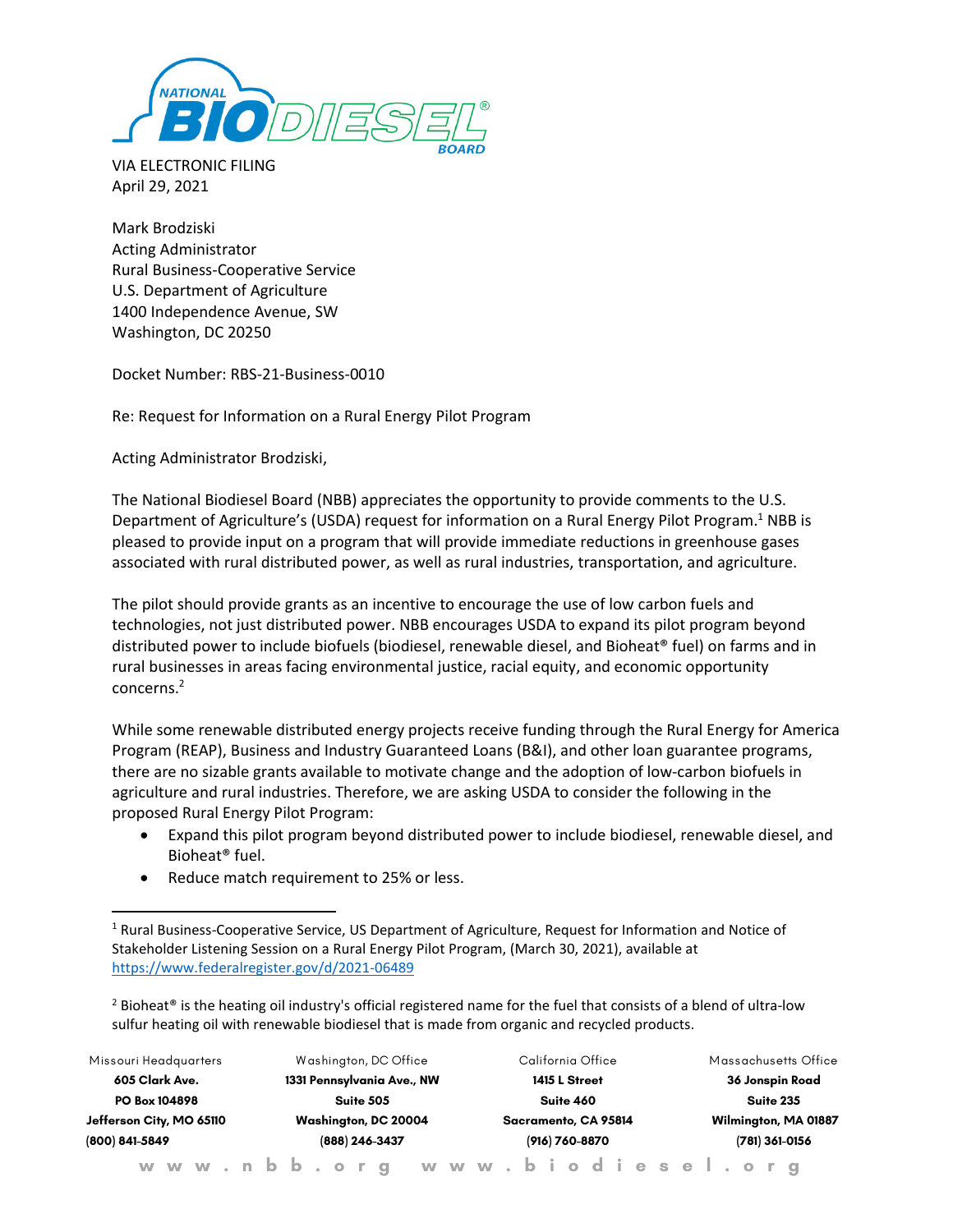- Provide grants to fully fund feasibility studies and business planning based on project merits and anticipated outcomes for both distributed power and biofuel related projects.
- Offer grants to fund education to create sustainable pilot outcomes.
- Modify or broaden the rural eligibility definition.
- Increase the proposed funding level of \$10 million for the program.

NBB appreciates the opportunity to inform the federal government's decision-making and establish the nation's guiding principles in the promotion of the Rural Energy Pilot Program. Our responses to the proposed questions are outlined below.

### **1. How might distributed energy technologies, innovations, and/or solutions be deployed to advance environmental justice, racial equity, and economic opportunity?**

Distributed energy technologies, innovations, and/or solutions can be deployed to advance environmental justice, racial equity, and economic opportunity simply by improving access to and availability of biodiesel. Funding to promote and incentivize the use of products, such as biodiesel, would allow those living in the rural community to take advantage of the biofuels they produce and reap their environmental and health benefits.

In addition to having one of the lowest carbon intensities of any liquid fuel, biodiesel also significantly reduces criteria pollutants from diesel transportation. As a result, promoting the use of biodiesel and incentivizing infrastructure for use of higher volumes will result in immediate health benefits to disadvantaged communities.

A new study, conducted by Trinity Consultants, shows that converting from petroleum-based diesel to 100 percent biodiesel (B100) results in a multitude of health benefits at the neighborhood level, including lowering cancer risk, reducing premature deaths, and decreasing asthma attacks.<sup>3</sup> The study quantifies public health benefits and corresponding economic savings of converting from petroleumbased diesel to B100 for 13 disadvantaged communities in the U.S. currently exposed to some of the highest rates of petroleum diesel pollution.

The study found that switching to B100 in the home heating oil and transportation sectors would provide immediate community health improvements that can be measured in reduced medical costs and health care benefits, including approximately 50,000 fewer sick days in the study demographics. In the transportation sector, benefits included a potential 44 percent reduction in cancer risk when heavy-duty trucks such as semis use B100, resulting in 203,000 fewer or lessened asthma attacks for the communities studied. When biodiesel is used for home heating oil, the study found an 86 percent reduced cancer risk and 17,000 fewer lung problems for the communities studied. B100 can achieve these benefits by reducing pollution from some of the hardest to decarbonize sectors, heavy-duty transportation, and home heating.

The immediacy of these potential health benefits, especially for disadvantaged communities, is even more critical when one considers the years, possibly decades, it will take for states to pursue deep electrification and other decarbonization strategies.

<sup>3</sup> Trinity Consultants. (March 2021). Assessment of Health Benefits from Using Biodiesel as Residential Heating Oil. [https://www.biodiesel.org/news-resources/health-benefits-study.](https://www.biodiesel.org/news-resources/health-benefits-study)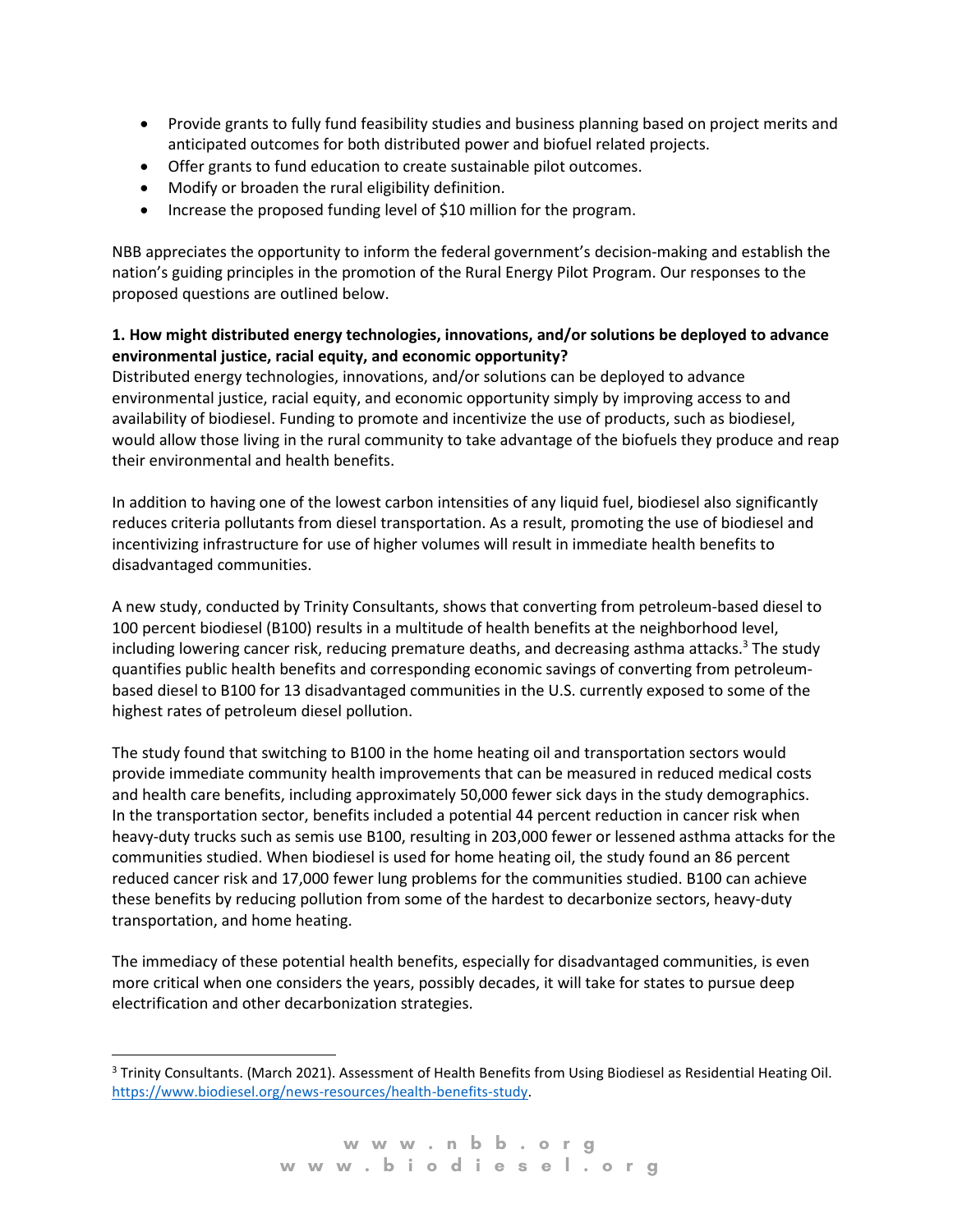This study proves and quantifies the major benefits a simple transition to biodiesel can have on communities that adopt it and we ask that USDA assist in continued promotion of biodiesel as a tool to lower greenhouse gas emissions.

# **2. What specific distributed energy technologies, innovations, and/or solutions are available or have the potential to advance environmental justice, racial equity, and economic opportunity through their deployment and/or development?**

NBB requests that biodiesel be included in the scope of this program. Biodiesel provides immediate benefits to the rural economy and health of the community. Biodiesel can be used in existing diesel equipment, allowing for economically disadvantaged groups to easily switch to using a cleaner burning fuel with minimal investment and less expensive repairs and maintenance compared to other newer technologies. Additionally, existing businesses that maintain and repair diesel equipment can remain in business, continue to employ staff and mechanics, and remain profitable. As a result, biodiesel can provide near-term economic opportunities. Additionally, the use of biodiesel provides significantly reduced emissions of carbon monoxide, particulate matter, unburned hydrocarbons, sulfates and carcinogenic compound compared to petroleum diesel fuel.

# **3. What type of assistance or incentive (made available through a Rural Energy Pilot Program) would encourage the development and deployment of such distributed energy technologies, innovations, and/or solutions?**

NBB recommends that USDA provide a higher percentage of cost-share for biofuel infrastructure development that would allow fuel retailers in rural communities to participate in the program. As rural markets are smaller, generally there is not enough demand to encourage investment by those wanting to promote biofuels. However, having access to and using biodiesel can lower carbon emissions on the farm and in other rural areas.

# **4. How should USDA measure, assess, and analyze the impacts of distributed energy solutions on environmental justice, racial equity, and economic opportunity?**

USDA should utilize and promote tools, like census tracts used by the Small Business Administration's New Market Tax Credit Program, to define areas of environmental justice, racial equity, and economic opportunity concern. Areas of concern should be reassessed and adjusted periodically as economic and other factors improve. Additionally, USDA should work with local and regional environmental justice groups to set annual priorities for the pilot program and how to measure/assess them.

#### **5. Who should be eligible to receive such assistance?**

We recommend that any rural applicant, other than federal agencies and national laboratories, be eligible to apply. However, we ask that USDA expand its current rural definition, population less than 50,000, to allow applicants near rural populations and projects that directly benefit rural communities be eligible to participate in this pilot. Many biodiesel industry members work with rural farmers to secure feedstocks; however, projects adjacent to or near a rural location are deemed ineligible, even though these projects often provide substantial economic benefits to the rural community.

### **6. What types of technology and/or infrastructure should be eligible under such a Rural Energy Pilot Program?**

Under the Rural Energy Pilot Program, we request that biodiesel be an available technology as well as infrastructure to fund the integration of biofuels at rural retail stations. At present, there are insufficient market drivers to encourage rural fuel retailers to invest independently in biofuels.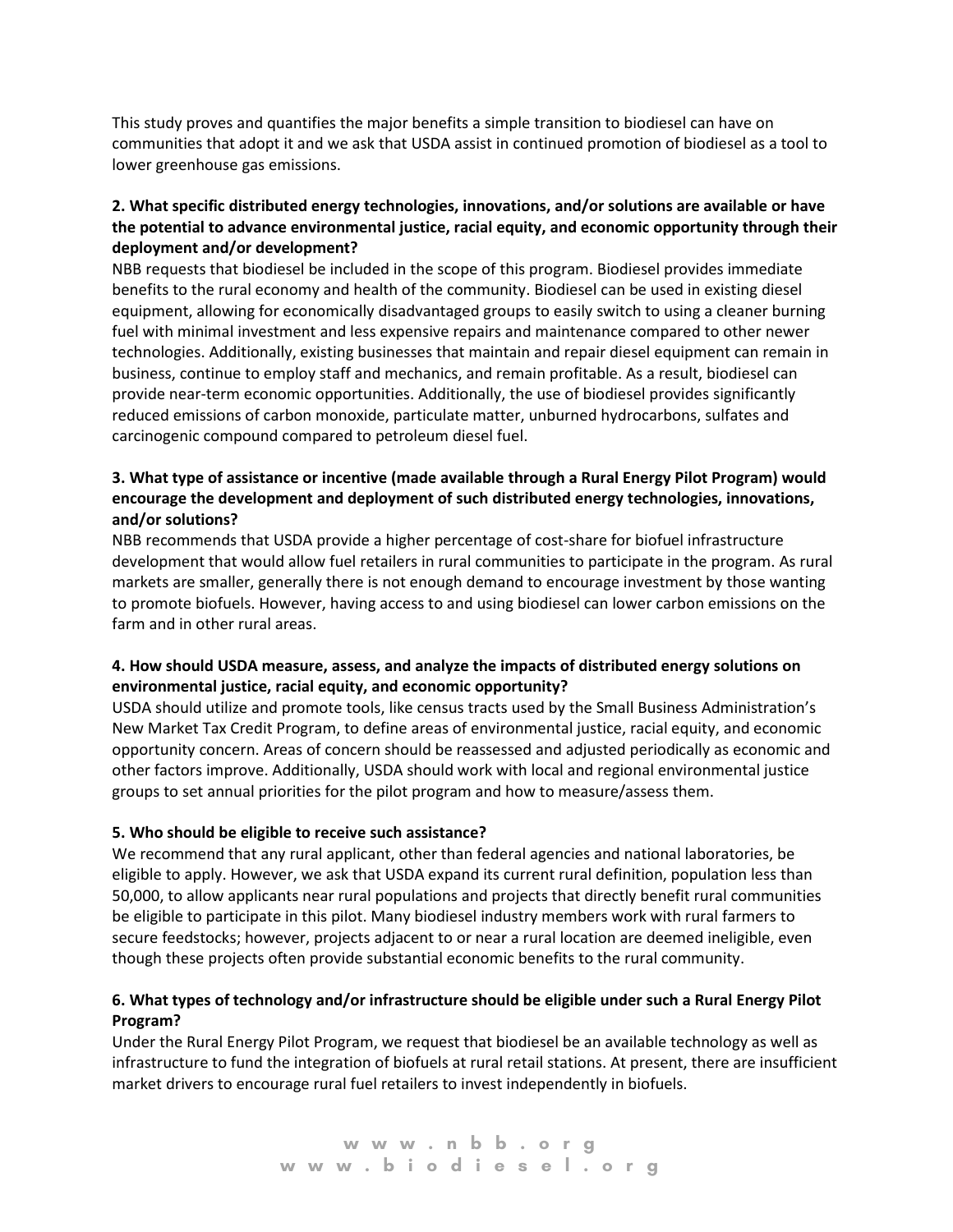#### **7. Should a Rural Energy Pilot Program incentivize efficiency, resilience, or some other value?**

Both efficiency and resilience are important; however, NBB encourages USDA to look at the economic and carbon benefits to the community over efficiency and resilience. To that end, we encourage USDA to look at incentives that are known to improve air quality today.

# **8. Should the Rural Energy Pilot Program include minimum standards for equipment? Or a recognized standard of development such as commercially available?**

NBB supports the inclusion of both commercially available and innovative technologies.

# **9. What types of efforts have proven to be effective to promote the deployment of distributed energy solutions or innovations that advance or have the potential to advance environmental justice, racial equity, and economic opportunity?**

In order to be effective in this process, we advise that USDA evaluate the restrictions associated with matching funds and developing cost-benefit analyses and feasibility studies for meritorious projects. For example, under the Higher Blends Infrastructure Incentive Program (HBIIP), providing matching funding to projects proved to be a challenge for rural communities and businesses. As an alternative, NBB suggests for the allowance of an industry member or business to provide the match and/or financial assistance so long as the benefit still accrues to the rural community. The assistance could be utilized as funding for developing project cost-benefit analyses and feasibility studies for meritorious projects.

# **10. If cost-sharing is required, what minimum level of cost-share (owner contribution) should be required of recipients of funding? What would you consider to be the most cost-effective level of costshare while also supporting the objective of advancing environmental justice, racial equity, and economic opportunity?**

If cost-sharing is required, we recommend that the grants should be greater than 25% of project costs.

### **11. What programmatic or administrative structures, policies, incentives, or requirements will support the advancement of environmental justice, racial equity, and economic opportunity through the Rural Energy Pilot Program? What structures, policies, incentives, or requirements might obstruct or otherwise undermine its advancement?**

We recommend that USDA offer assistance to conduct feasibility studies and lower the grant match requirements for disadvantaged rural projects.

## **12. What programmatic or administrative and other barriers exist that may limit participation in the Rural Energy Pilot Program or the availability of program benefits? What should be done to ensure equitable program participation by those who would otherwise be unlikely to apply? What specific actions could USDA take to guide a transformation and/or expansion of a Rural Energy Pilot Program, in both the short- and long term?**

Programmatic and administrative barriers may limit participation in the program, including grant writing, feasibility studies, and matching funds. To ensure equitable program participation we recommend that USDA simplify the application process so that non-grant writers can easily apply for the opportunity.

# **13. Given the objective, how should USDA measure the outcomes of the Rural Energy Pilot Program?** We recommend the following to measure the objectives of the Rural Energy Pilot Program:

- Did the project reach its goals for carbon reduction?
- Did the project provide resources outlined in the application that were not available prior to the completion of the grant?